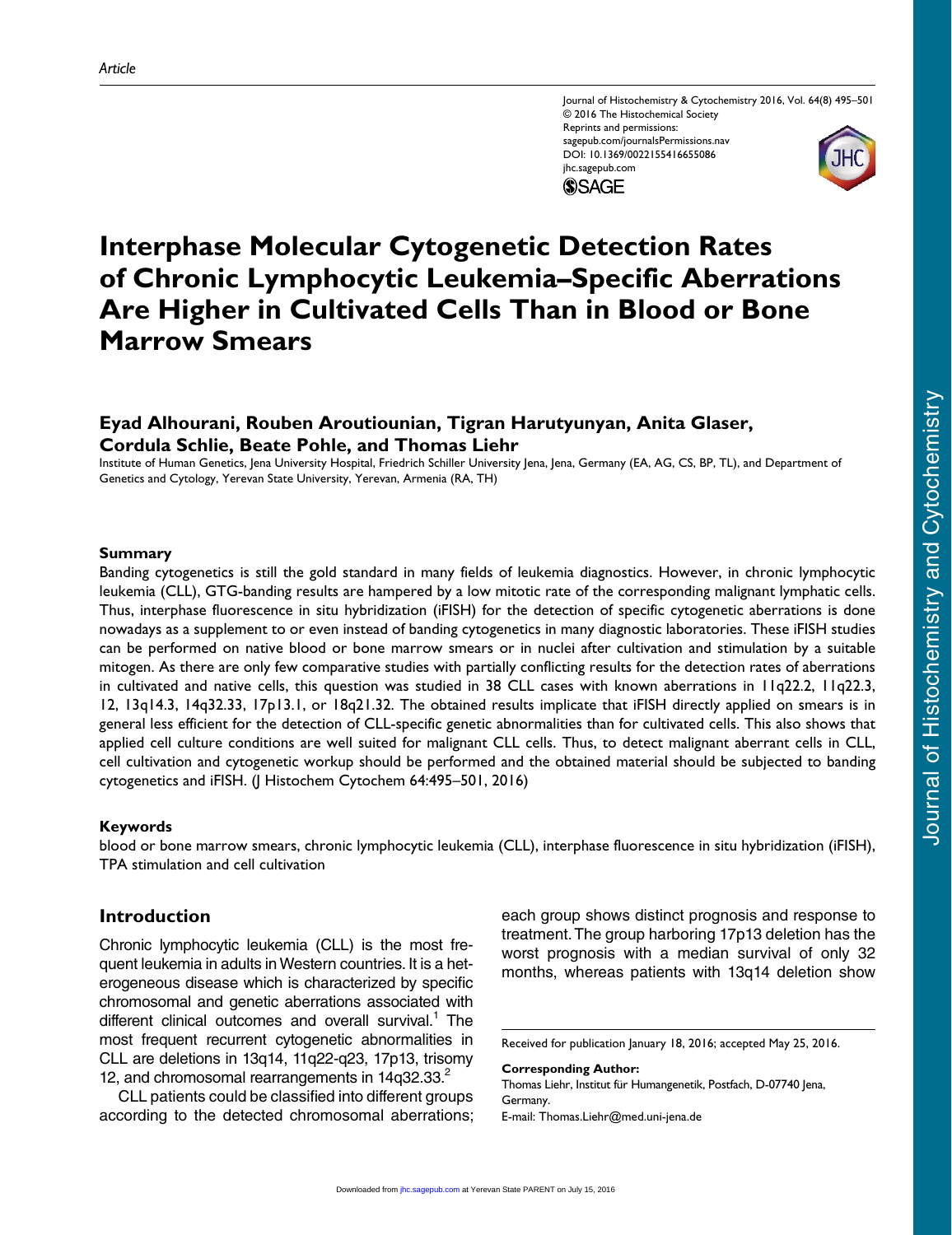the longest life expectancy with a median survival of 133 months. $3,4$ 

Detection of such abnormalities by banding cytogenetic analysis is limited due to several reasons, such as low mitotic activity of CLL cells and submicroscopic nature of some of the typical chromosomal changes. Thus, the detection rate of karyotyping reaches not more than 50%, even after long-term cultivation and stimulation by different types of mitogens such as 12-O-tetradecanoylphorbol-13-acetate (TPA) or phytohemagglutinin (PHA). However, detection rate could be increased significantly by the addition of CpG oligodeoxynucleotides and interleukin 2 (IL-2) to the cells culture.<sup>5,6</sup>

Malignant CLL cells express many growth activation markers; however, they are arrested in G0/early G1 phase of the cell cycle. They grow and accumulate due to apoptosis resistance mediated by mechanisms such as overexpression of B-cell lymphoma 2 (gene) caused by depletion of inhibitory miR-15 and miR-16. Thus, cell cycle transition and differentiation of CLL cells are induced after cultivation and stimulation by  $TPA.<sup>7-10</sup>$ 

Interphase fluorescence in situ hybridization (iFISH) has been emerged as an effective technique with a higher resolution than G-banding techniques; besides,  $i$  FISH can be done without the need of cell culture.<sup>11,12</sup> iFISH procedure can directly be performed in blood or bone marrow smears, being time saving and closer to in vivo situation.

Moreover, applying iFISH on uncultured bone marrow aspirate gives more reliable information for the clinician during the course of a leukemic process or when monitoring reverse sex bone marrow transplantation.<sup>13,14</sup> Nonetheless, it should be kept in mind that iFISH is restricted to specific targeted chromosomal regions according to the selected probes, and thus, genomic complexity of a case may be underestimated.<sup>12</sup> To the best of our knowledge, there were only few previous studies comparing the reliability of iFISH data performed in CLL smears and cultivated CLL suspension with in parts contradictory data; also, only a limited number of FISH probes was tested.<sup>13,15,16</sup>

In the present study, we compared the detection rates of iFISH in CLL cases with known aberrations when studying cell suspension after cultivation and stimulation by TPA to blood or bone marrow smears, and data for six loci were obtained.

# **Materials and Methods**

### *Patients*

The present study included 38 CLL patients diagnosed according to standard criteria.<sup>17</sup> The samples were obtained under informed consent of the corresponding patients and according to institutional ethical committee guidelines (ethical committee of the Friedrich Schiller University Jena, code 1105-04/13). Clinical data and GTG-banding results (only for 25/38 cases) of the 38 patients can be found in Tables 1 and 2.

### *Sample Preparation*

Smears have been prepared according to standard procedures from different sources: 22 samples from heparinized blood, four samples from blood treated with EDTA, and 14 samples from heparinized bone marrow (see Table 1). The obtained slides were stored at room temperature (RT) for approximately 12 hr and then either used pretreated as described in the following or saved at −20C. The red blood cells (erythrocytes) were removed from the smears by incubating the slides in a fixative (methanol/acetic acid 3:1) for 15 to 60 min at RT and later in 100% methanol for 15 min. Then, the air-dried slides were transferred into 2× SCC for 15 min and dehydrated in an ethanol series (70%, 90%, 100%, 3 min each). After that, 200 µl of 1-M sodium thiocyanate solution was added per slide, covered with a 24  $\times$  60-mm coverslip, and incubated at 37C for 1 to 2 hr in a humid chamber. Finally, the slides were rinsed in  $1 \times PBS$  at RT for 5 min, dehydrated in an ethanol series (70%, 90%, 100%, 3 min each), and air dried.

The slides from cell suspensions were established by the standard air-drying method.

# *iFISH*

iFISH analyses were done as previously reported in Alhourani et al. $<sup>11</sup>$ </sup>

For iFISH, the following probes were used: Abbott/ Vysis (Wiesbaden, Germany): LSI p53/LSI ATM (in 17p13.1 and 11q22.3), LSI D13S319/LSI 13q34/CEP 12 (in 13q14.3, 13q34, and 12p11.1-q11.1), LSI IGH Dual Color, Break Apart Probe (in 14q32.33); Zytovision GmbH (Bremerhaven, Germany): ZytoLight SPEC BIRC3/MALT1 Dual Color Dual Fusion Probe (in 11q22.2 and 18q21.32).

For each iFISH analysis, 100,200 interphase nuclei were examined per sample and probe studied.

# *Statistical Analysis*

The STATGRAPHICS Centurion Version 16.2 was used for statistical analysis. Paired Student's *t*-test was used besides to evaluate the probability of significant differences between the groups. The chosen level of significance was 0.05.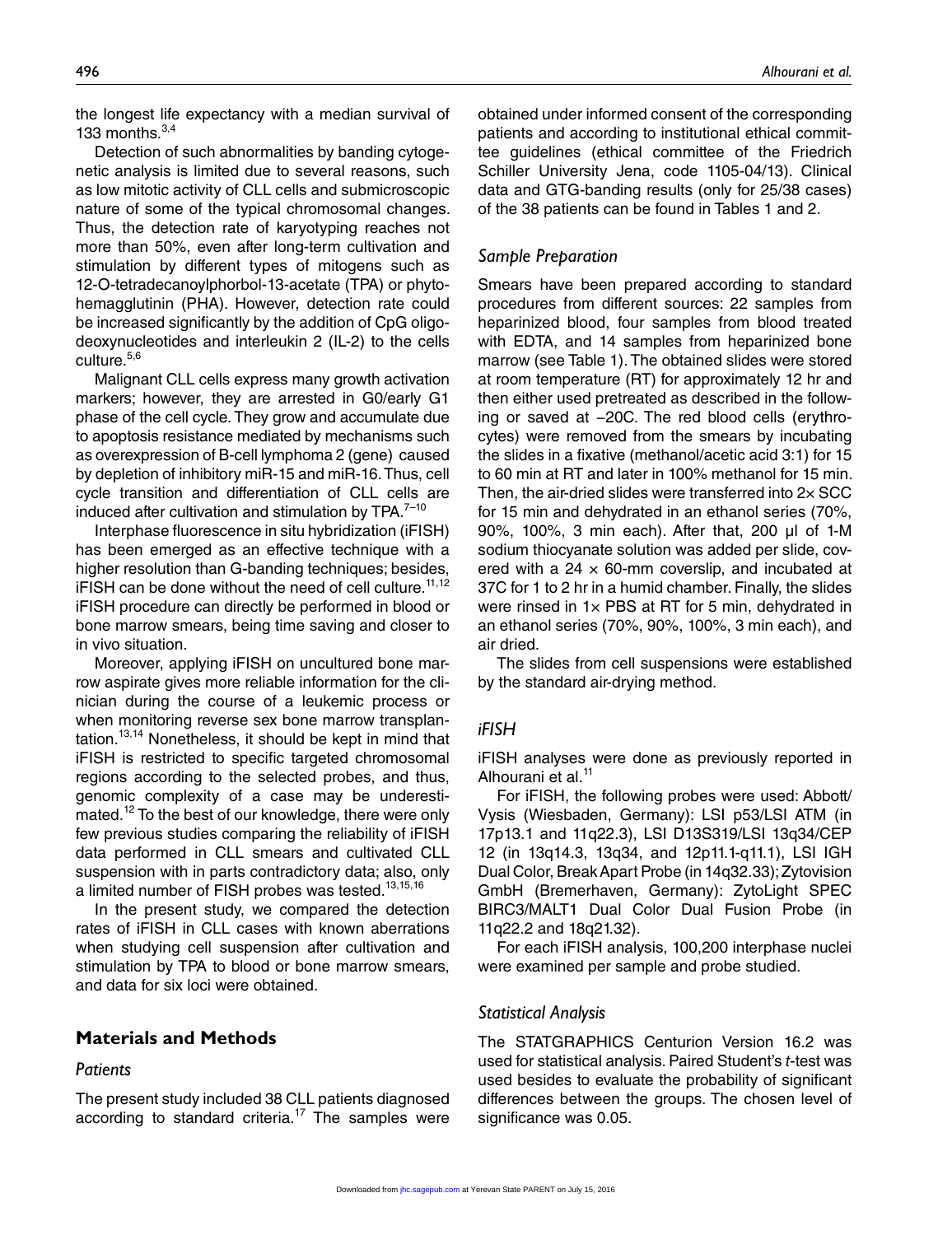| Table 1. Gender, Age, and Cytogenetic Results of the Studied Cases/Samples. |  |
|-----------------------------------------------------------------------------|--|
|-----------------------------------------------------------------------------|--|

| Case/Sample Number | Gender                                                                                                     | Age (Years) | Source of the Smears | Cytogenetics                                                            |
|--------------------|------------------------------------------------------------------------------------------------------------|-------------|----------------------|-------------------------------------------------------------------------|
| $\mathbf{I}$       | $\mathsf{M}% _{T}=\mathsf{M}_{T}\!\left( a,b\right) ,\ \mathsf{M}_{T}=\mathsf{M}_{T}\!\left( a,b\right) ,$ | 82          | EB                   | 46, XY[4]                                                               |
| 2                  | F                                                                                                          | 74          | HB                   | 46, XX[16]                                                              |
|                    |                                                                                                            |             |                      | 46, XX, ?t(6; 19)(p22; p13), del(17)(p?11.2)[1]                         |
| 3                  | F                                                                                                          | 49          | HB                   | 46, XX[19]                                                              |
| 4                  | F                                                                                                          | 66          | HB                   | 46, XX[2]                                                               |
| 5                  | F                                                                                                          | 72          | HB                   | 46, XX[3]                                                               |
| 6                  | М                                                                                                          | 61          | ΒM                   | 46, XY [12]                                                             |
|                    |                                                                                                            |             |                      | 45, XY, - 17, - 17, +2~4 mar [cp2]                                      |
| 7                  | M                                                                                                          | 76          | <b>BM</b>            | 45, X, - Y[8]<br>46, XY[9]                                              |
| 8                  | М                                                                                                          | 75          | <b>BM</b>            | 46, XY[18]                                                              |
|                    |                                                                                                            |             |                      | 46, XY, del(11)(q23)[1]                                                 |
| 9                  | M                                                                                                          | 60          | <b>BM</b>            | 46, XX[18]                                                              |
|                    |                                                                                                            |             |                      | 47, XY, + mar[1]                                                        |
| 10                 | М                                                                                                          | 64          | HB                   | 46, XY, t(10; 13)(q2?2; q 1?3)[10]                                      |
|                    |                                                                                                            |             |                      | 46, XY, i(18)(q10)[1]                                                   |
|                    |                                                                                                            |             |                      | 45, XY, ? del(6)(? q 2 l), - 17[1]                                      |
|                    |                                                                                                            |             |                      | 46, XY, - 17, + mar[1]                                                  |
|                    |                                                                                                            |             |                      | 44, XY, - 11, - 17[1]                                                   |
|                    |                                                                                                            |             |                      | 46, XY, -4, -21, +2mar[1]<br>46, XY[5]                                  |
| $\mathbf{H}$       | M                                                                                                          | 81          | HB                   | 47, XY, +12[5]                                                          |
|                    |                                                                                                            |             |                      | 46, XY [7]                                                              |
|                    |                                                                                                            |             |                      | 45, X, - Y[2]                                                           |
|                    |                                                                                                            |             |                      | $41, X, -Y, -1, +3, -5, -9, -18, -20[1]$                                |
|                    |                                                                                                            |             |                      | 46, XY, add(3)(p26)[1]                                                  |
| $\overline{2}$     | M                                                                                                          | 77          | BM                   | 46, XY[18]                                                              |
| 13                 | F                                                                                                          | 68          | EB                   | 46, XX[19]                                                              |
| 4                  | M                                                                                                          | 66          | HB                   | 46, XY[15]                                                              |
| 15                 | М                                                                                                          | 70          | BM                   | 47, XY, del(11)(q22q23), +12[cp5]                                       |
|                    |                                                                                                            |             |                      | $45, X, -Yc[3]$                                                         |
|                    |                                                                                                            |             |                      | 46, XY [12]                                                             |
| 16                 | M                                                                                                          | 75          | BM                   | 46, XY [23]<br>45, XY, -5, del(11)(q?21), add(12)(q24.?1), -13, +mar[1] |
| 17                 | F                                                                                                          | 75          | HB                   | 46, XX[10]                                                              |
| 18                 | M                                                                                                          | 73          | <b>BM</b>            | 45~46, XY, i(17)(q10)[cp4]                                              |
|                    |                                                                                                            |             |                      | 46, XY [14]                                                             |
|                    |                                                                                                            |             |                      | 45, X, - Y[2]                                                           |
| 19                 | F                                                                                                          | 78          | BM                   | 46, XX[18]                                                              |
| 20                 | М                                                                                                          | 71          | EB                   | 45~46, XY, del(1)(q?32), add(3)(q?27), del(13)(q14)[cp3]                |
|                    |                                                                                                            |             |                      | 46, XY[4]                                                               |
| 21                 | M                                                                                                          | 65          | BM                   | 46, XY, t(11; ? 22) (q22.3; q? 13) [8]                                  |
|                    |                                                                                                            |             |                      | 46, XY[4]                                                               |
| 22                 | M                                                                                                          | 69          | BM                   | 46, XY [16]                                                             |
| 23                 | M                                                                                                          | 77          | BM                   | 46, XY[18]                                                              |
| 24                 | M<br>F                                                                                                     | 73<br>79    | HB                   | 46, XY[20]<br>45, XX, rob(13; 14) (q10; q10) [17]                       |
| 25<br>${\bf 26}$   | F                                                                                                          | 62          | BM<br>HB             |                                                                         |
| 27                 | F                                                                                                          | 72          | EB                   | n.a.<br>n.a.                                                            |
| 28                 | M                                                                                                          | $61$        | HB                   | n.a.                                                                    |
| 29                 | F                                                                                                          | 78          | HB                   | n.a.                                                                    |
| 30                 | M                                                                                                          | 81          | HB                   | n.a.                                                                    |
| 31                 | M                                                                                                          | 60          | HB                   | n.a.                                                                    |
| 32                 | M                                                                                                          | 72          | HB                   | n.a.                                                                    |
| 33                 | M                                                                                                          | 84          | HB                   | n.a.                                                                    |
| 34                 | M                                                                                                          | 80          | HB                   | n.a.                                                                    |
| 35                 | M                                                                                                          | 75          | HB                   | n.a.                                                                    |
| 36                 | F                                                                                                          | 75          | HB                   | n.a.                                                                    |
| 37                 | M                                                                                                          | ${\bf 80}$  | HB                   | n.a.                                                                    |
| 38                 | F                                                                                                          | 67          | HB                   | n.a.                                                                    |

Abbreviations: M, male; EB, EDTA blood; F, female; HB, heparin blood; BM, native bone marrow; NA, not available.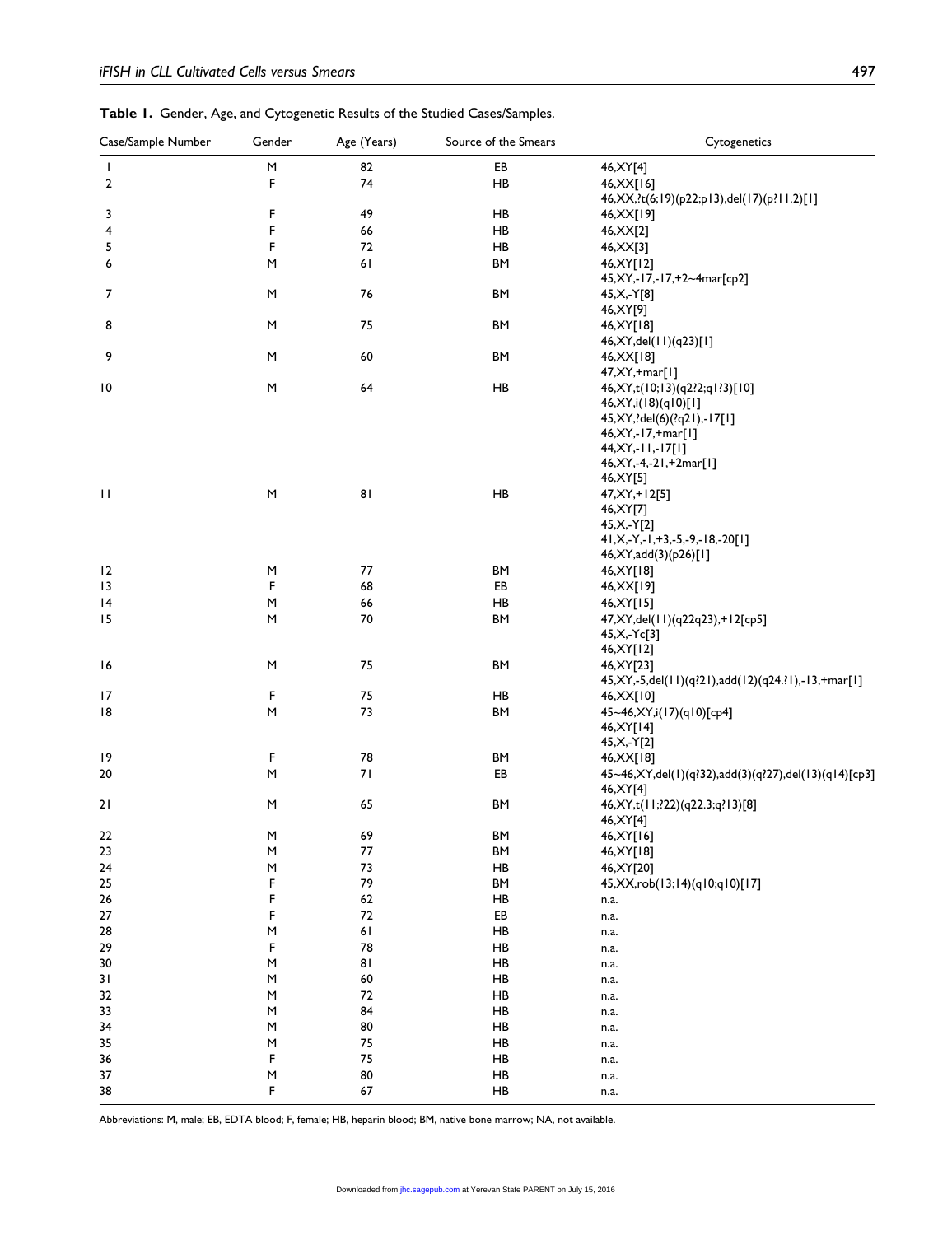| Sample Number            | Aberrations in Suspension (%)                                          | Aberrations in Smears (%)                                              |  |
|--------------------------|------------------------------------------------------------------------|------------------------------------------------------------------------|--|
| $\overline{\phantom{a}}$ | del(14)(q32q32)[40]                                                    | del(14)(q32q32)[33]                                                    |  |
| 2                        | del(17)(p13.1p13.1)[77]                                                | del(17)(p13.1p13.1)[66]                                                |  |
| 3                        | del(13)(q14.3q14.3)[81]                                                | del(13)(q14.3q14.3)[70]                                                |  |
|                          | del(13)(q14.3q14.3)x2[7]                                               |                                                                        |  |
| 4                        | del(13)(q14.3q14.3)[34]                                                | del(13)(q14.3q14.3)[30]                                                |  |
| 5                        | del(13)(q14.3q14.3)[65]                                                | del(13)(q14.3q14.3)[58]                                                |  |
|                          | del(13)(q14.3q14.3)x2[5]                                               |                                                                        |  |
| 6                        | del(14)(q32q32)[97]                                                    | del(14)(q32q32)[88]                                                    |  |
| 7                        | del(13)(q14.3q14.3)[27]                                                | del(13)(q14.3q14.3)[21]                                                |  |
| 8                        | del(13)(q14.3q14.3)[85]                                                | del(13)(q14.3q14.3)[73]                                                |  |
| 9                        | del(13)(q14.3q14.3)[26]                                                | del(13)(q14.3q14.3)[19]                                                |  |
|                          | del(13)(q14.3q14.3)x2[40]                                              | del(13)(q14.3q14.3)x2[31]                                              |  |
| 10                       | del(17)(p13.1p13.1)[80] del(13)(q14.3q14.3)[57]<br>del(14)(q32q32)[75] | del(17)(p13.1p13.1)[68] del(13)(q14.3q14.3)[49]<br>del(14)(q32q32)[67] |  |
| П                        | $+12[55]$                                                              | $+12[60]$                                                              |  |
| 12                       | $+12[18]$                                                              | $+12[30]$                                                              |  |
| 13                       | del(13)(q14.3q14.3)[48]                                                | del(13)(q14.3q14.3)[42]                                                |  |
| 14                       | del(13)(q14.3q14.3)[18] del(13)(q14.3q14.3)x2[62]                      | del(13)(q14.3q14.3)[13] del(13)(q14.3q14.3)x2[56]                      |  |
| 15                       | del(11)(q22.3q22.3)[40]                                                | del(11)(q22.3q22.3)[36]                                                |  |
|                          | del(11)(q22.2q22.2)[40]                                                | del(11)(q22.2q22.2)[36]                                                |  |
|                          | +12[40]                                                                | $+12[38]$                                                              |  |
| 16                       | del(11)(q22.3q22.3)[92]                                                | del(11)(q22.3q22.3)[78]                                                |  |
|                          | del(11)(q22.2q22.2)[87]                                                | del(11)(q22.2q22.2)[75]                                                |  |
| 17                       | del(11)(q22.3q22.3)[93]                                                | del(11)(q22.3q22.3)[81]                                                |  |
|                          | del(11)(q22.2q22.2)[90]                                                | del(11)(q22.2q22.2)[79]                                                |  |
| 18                       | del(17)(p13.1p13.1)[77]                                                | del(17)(p13.1p13.1)[68]                                                |  |
| 19                       | del(14)(q32q32)[77]                                                    | del(14)(q32q32)[71]                                                    |  |
| 20                       | del(13)(q14.3q14.3)[96]                                                | del(13)(q14.3q14.3)[85]                                                |  |
| 2١                       | del(11)(q22.3q22.3)[96]                                                | del(11)(q22.3q22.3)[87]                                                |  |
|                          | del(11)(q22.2q22.2)[91]<br>del(13)(q14.3q14.3)[30]                     | del(11)(q22.2q22.2)[84]<br>del(13)(q14.3q14.3)[28]                     |  |
| 22                       | del(13)(q14.3q14.3)[53]                                                | del(13)(q14.3q14.3)[46]                                                |  |
| 23                       | del(13)(q14.3q14.3)[63]                                                | del(13)(q14.3q14.3)[59]                                                |  |
| 24                       | del(13)(q14.3q14.3)[56]                                                | del(13)(q14.3q14.3)[40]                                                |  |
| 25                       | del(13)(q14.3q14.3)[61]                                                | del(13)(q14.3q14.3)[43]                                                |  |
|                          | del(13)(q14.3q14.3)x2[15]                                              | del(13)(q14.3q14.3)x2[12]                                              |  |
| 26                       | del(11)(q22.3q22.3)[86]                                                | del(11)(q22.3q22.3)[72]                                                |  |
|                          | del(11)(q22.2q22.2)[86]                                                | del(11)(q22.2q22.2)[71]                                                |  |
| 27                       | del(13)(q14.3q14.3)[84]                                                | del(13)(q14.3q14.3)[82]                                                |  |
| 28                       | del(11)(q22.3q22.3)[68]                                                | del(11)(q22.3q22.3)[54]                                                |  |
|                          | del(11)(q22.2q22.2)[68]                                                | del(11)(q22.2q22.2)[52]                                                |  |
| 29                       | del(17)(p13.1p13.1)[75]                                                | del(17)(p13.1p13.1)[64]                                                |  |
| 30                       | del(11)(q22.3q22.3)[74]                                                | del(11)(q22.3q22.3)[68]                                                |  |
|                          | del(11)(q22.2q22.2)[70]                                                | del(11)(q22.2q22.2)[65]                                                |  |
| 31                       | del(17)(p13.1p13.1)[89]                                                | del(17)(p13.1p13.1)[81]                                                |  |
| 32                       | del(13)(q14.3q14.3)[14]                                                | del(13)(q14.3q14.3)[11]                                                |  |
|                          | del(13)(q14.3q14.3)x2[80]                                              | del(13)(q14.3q14.3)x2[78]                                              |  |
| 33                       | del(13)(q14.3q14.3)[10]                                                | del(13)(q14.3q14.3)[25]                                                |  |
|                          | del(13)(q14.3q14.3)x2[62]                                              | del(13)(q14.3q14.3)x2[50]                                              |  |
| 34                       | del(11)(q22.3q22.3)[82]<br>del(11)(q22.2q22.2)[81]                     | del(11)(q22.3q22.3)[67]<br>del(11)(q22.2q22.2)[64]                     |  |
|                          | del(13)(q14.3q14.3)[81]                                                | del(13)(q14.3q14.3)[76]                                                |  |
| 35                       | del(11)(q22.3q22.3)[65]                                                | del(11)(q22.3q22.3)[54]                                                |  |
|                          | del(11)(q22.2q22.2)[58]                                                | del(11)(q22.2q22.2)[49]                                                |  |
| 36                       | del(17)(p13.1p13.1)[95.5]                                              | del(17)(p13.1p13.1)[87]                                                |  |
| 37                       | del(13)(q14.3q14.3)[5]                                                 | del(13)(q14.3q14.3)[15]                                                |  |
|                          | del(13)(q14.3q14.3)x2[92]                                              | del(13)(q14.3q14.3)x2[75]                                              |  |
| 38                       | del(11)(q22.3q22.3)[88]                                                | del(11)(q22.3q22.3)[71]                                                |  |
|                          | del(11)(q22.2q22.2)[86]                                                | del(11)(q22.2q22.2)[70]                                                |  |

**Table 2.** The Chromosomal Aberrations Detected by iFISH in Both Cell Suspension and Blood or Bone Marrow Smears.

Abbreviation: iFISH, interphase fluorescence in situ hybridization.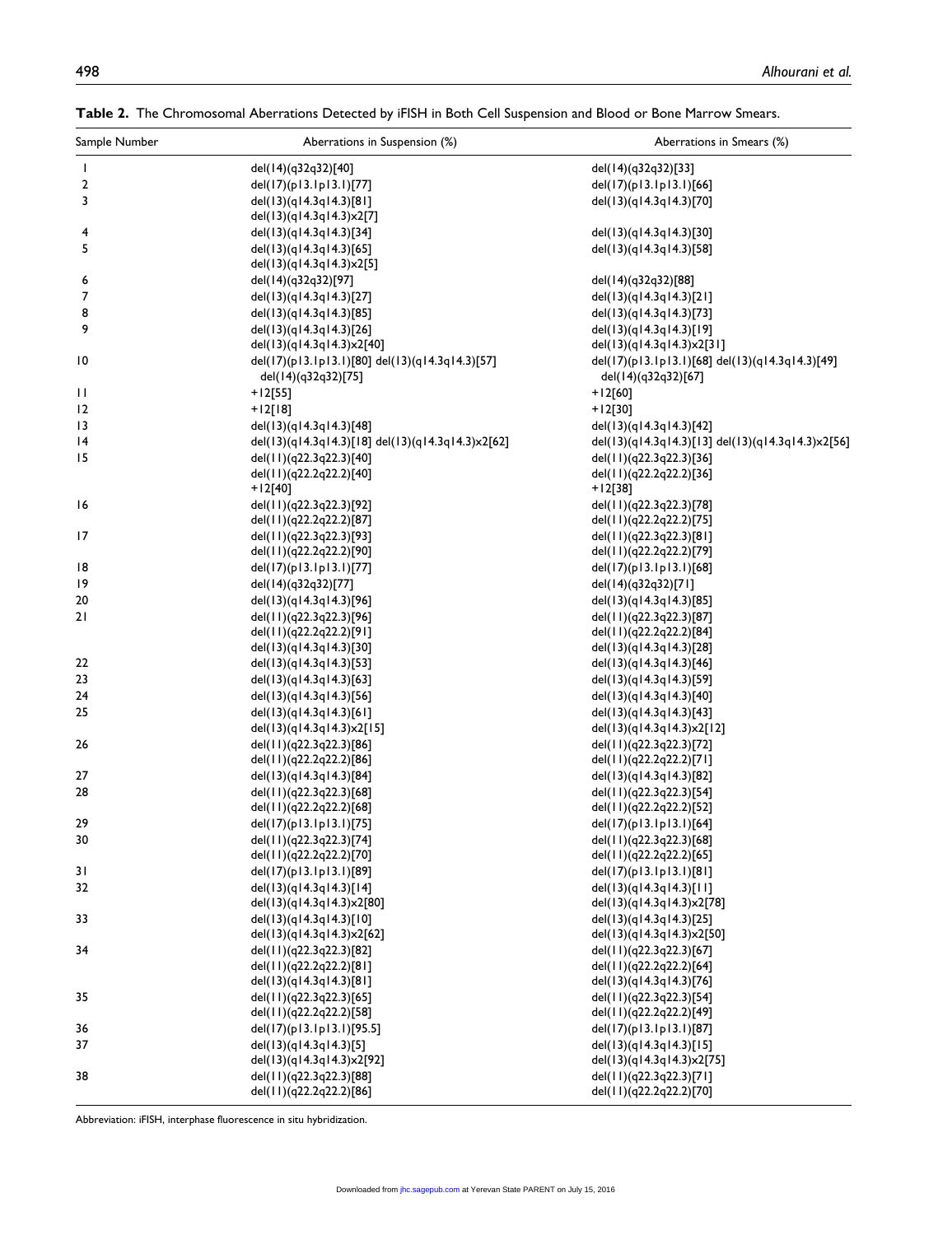

**Figure 1.** The mean number of the aberrant cells is given here as percentage for the chromosomal abnormalities which were detected in the studied cells derived from suspension and blood or bone marrow smears. The following groups are listed (see also Table 2): mono Del 13q, monoallelic deletion in 13q14.3; biall Del 13q, biallelic deletion in 13q14.3; Del ATM, deletion in 11q22.3; Del BIRC3, deletion in 11q22.2; Del TP53, deletion in 17q13.3; Del IGH, deletion in IGH locus; tri 12, trisomy 12.

# **Results**

Overall, 61 chromosomal aberrations were detected in cell suspension and only 59 by iFISH in smears; in cases 3 and 5, the biallelic deletion in 13q13.4 could only be seen in cultivated material. The detected chromosomal aberrations in cell suspension and smears are listed in Table 2. Statistical analysis (multifactor ANOVA) revealed significantly (*p*<0.05) elevated rate of aberrations in suspension compared with the smears (Fig. 1). Significant difference was not found between individual groups (*p*>0.05) using *t*-test and ANOVA.

However, two of the three cases with trisomy 12 (cases 11 and 12) showed a higher percentage of aberrant cells in the smears. Interestingly, in CLL cases with aberrations in less than 30% of the cells, the detection rate was alike in suspension and smears; student's *t*-test gave a *p* value of 0.9714.

# **Discussion**

iFISH is routinely applied in CLL diagnostics, and in many cases, follow-up studies of individual patients are done once on blood or bone marrow smears and the other time on previously cultivated material. In the literature, there are reports indicating for differences in detection rates, depending on the used material.<sup>13,15,16</sup> In case of "iFISH-aberrations" in 11q22.3, centromere 12, 13q14.3, and 17p13, Sánchez and Aventín $15$  found higher proportions of detectable aberrant clones in TPA-cultivated material than in smears. The same was found previously for 17p13 by Cano et al.,<sup>13</sup> while the same authors could not confirm this effect for trisomy 12. Delgado et al.<sup>16</sup> did comparative analyses also with the same probes as Sánchez and Aventín<sup>15</sup>; however,

In this study, the same probes as previously stud $ied^{13,15,16}$  and two additional loci (11q22.2 and 14q32.33) were tested on the two mentioned CLLderived interphase materials. Overall, in this study, the number of aberrant cells detected was higher in cell suspension after cultivation and stimulation by TPA than in smears (Fig. 1). While in other leukemias, for example, chronic myeloid leukemia, $18,19$  the suggestion that smears are closer to in vivo situation than cultivated material is true, this is different for CLL. As TPA stimulation obviously promotes growth of aberrant malignant cells,<sup>16</sup> use of suspension instead of smears brings a real benefit for detection of CLL-associated aberrations.

However, when dividing the studied aberrations into such being present at percentages below (group 1) and in more than 30% (group 2), the differences were not statistically significant for group 1; in other words, both smears and cell suspension could be used to identify the chromosomal aberrations in the cases studied presenting with low percentage of aberrant cells. Also, Cano et al. $13$  showed the ability to detect *TP53* deletions and trisomy 12 in uncultivated smears at a low percentage of aberrant cells. However, as seen in cases 3 and 5, low-level presence of biallelic deletion of *RB1* may be missed if only applying smears.

Surprisingly, the percentage of trisomy 12 aberrant cells was higher in the smears in two studied cases; also, Cano et al. $13$  reported such an observation, as they found that the mean number of cells with trisomy 12 in the CLL samples after cultivation (40.9%) was less than in the same fresh uncultured samples (49.7%); just one out of eight cases with trisomy 12 showed more aberrant cells by 3% after 3 to 5 days cultivation and stimulation with TPA as a mitogen. Also, Sánchez and Aventín<sup>15</sup> and Delgado et al.<sup>16</sup> found that CLL cases with trisomy 12 have higher proportions of aberrant cells in smears rather than in TPA-cultivated suspension. These unexpected findings in the trisomic cases could be explained by TPA stimulating capacity or by technical problems which may affect the proliferation of neoplastic trisomic CLL cells during cultivation.13 According to the present study including not only four but six loci, this effect may be restricted to trisomy 12 positive CLL cells.

Overall, this study showed that TPA-stimulated cells enable more reliable detection of aberrant clones in CLL, which could be explained by the influence of cultivation and simulation by TPA as a mitogen on cell cycle transition and differentiation of CLL cells.<sup>8</sup> Considering this is especially important in case of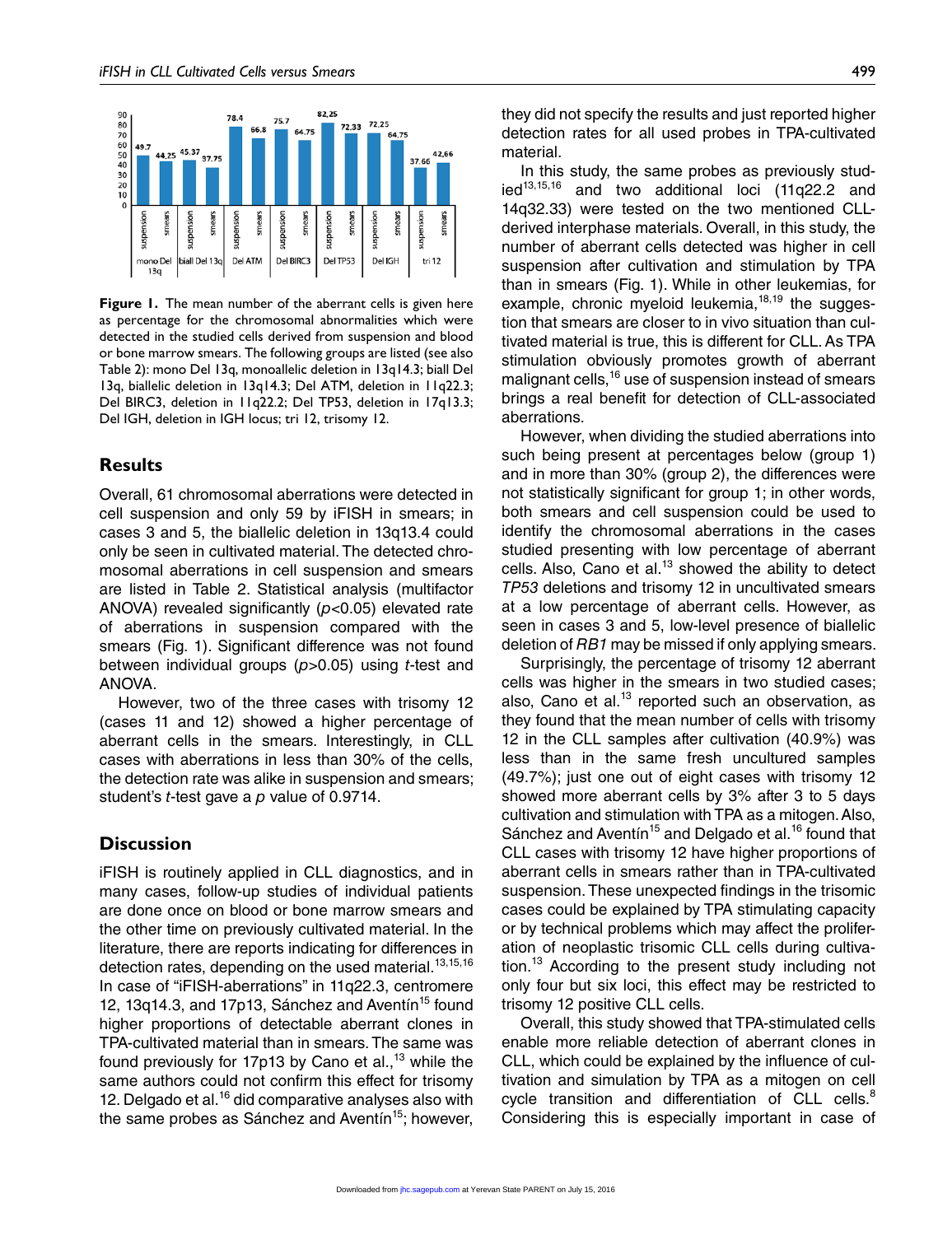follow-up studies of patients and when comparing results from different laboratories using different material (TPA-stimulation derived interphase cells or smears). Wrong conclusions on clone sizes and/or development of the latter are possible, and the impact of the proportion of aberrant cells in CLL on the overall survival was reported in previous studies.<sup>20-22</sup> Overall, according to our and previous results, $13,15,16$  using TPA stimulation and cell cultivation is to be preferred to iFISH in smears in CLL; also, the possibility to get banding cytogenetic result and by that to pick up unusual CLL-associated aberrations should not be neglected.

### **Competing Interests**

The authors declared no potential conflicts of interest with respect to the research, authorship, and/or publication of this article.

### **Author Contributions**

EA did the interphase fluorescence in situ hybridization (iFISH) work and drafted the manuscript; RA and TH did statistical evaluation, AG, CS, and BP performed the banding cytogenetic evaluation of the cases and provided the clinical data; and TL designed the study and finalized the manuscript.

### **Funding**

The authors disclosed receipt of the following financial support for the research, authorship, and/or publication of this article: This study was supported by a fellowship from the KAAD (Catholic Academic Exchange Service; to E.A.). There was no additional funding for this study.

### **Literature Cited**

- 1. Puiggros A, Blanco G, Espinet B. Genetic abnormalities in chronic lymphocytic leukemia: where we are and where we go. Biomed Res Int. 2014;2014:435983.
- 2. Döhner H, Stilgenbauer S, Benner A, Leupolt E, Kröber A, Bullinger L, Döhner K, Bentz M, Lichter P. Genomic aberrations and survival in chronic lymphocytic leukemia. N Engl J Med. 2000;343:1910–16.
- 3. Smolewski P, Witkowska M, Korycka-Wołowiec A. New insights into biology, prognostic factors, and current therapeutic strategies in chronic lymphocytic leukemia. ISRN Oncol. 2013;2013:740615.
- 4. Foà R, Del Giudice I, Guarini A, Rossi D, Gaidano G. Clinical implications of the molecular genetics of chronic lymphocytic leukemia. Haematologica. 2013;98:675–85.
- 5. Larramendy ML, Siitonen SM, Zhu Y, Hurme M, Vilpo L, Vilpo JA, Knuutila S. Optimized mitogen stimulation induces proliferation of neoplastic B cells in chronic lymphocytic leukemia: significance for cytogenetic analysis. The Tampere Chronic Lympocytic Leukemia group. Cytogenet Cell Genet. 1998;82:215–21.
- 6. Shi M, Cipollini MJ, Crowley-Bish PA, Higgins AW, Yu H, Miron PM. Improved detection rate of cytogenetic abnormalities in chronic lymphocytic leukemia and other mature B-cell neoplasms with use of CpGoligonucleotide DSP30 and interleukin 2 stimulation. Am J Clin Pathol. 2013;139:662–69.
- 7. Hamblin TJ, Oscier DG. Chronic lymphocytic leukaemia: the nature of the leukaemic cell. Blood Rev. 1997;11:119–28.
- 8. Carlsson M, Tötterman TH, Matsson P, Nilsson K. Cell cycle progression of B-chronic lymphocytic leukemia cells induced to differentiate by TPA. Blood. 1998;71:415–21.
- 9. Decker T, Schneller F, Hipp S, Miething C, Jahn T, Duyster J, Peschel C. Cell cycle progression of chronic lymphocytic leukemia cells is controlled by cyclin D2, cyclin D3, cyclin-dependent kinase (cdk) 4 and the cdk inhibitor p27. Leukemia. 2002;16:327–34.
- 10. Pallasch CP, Schulz A, Kutsch N, Schwamb J, Hagist S, Kashkar H, Ultsch A, Wickenhauser C, Hallek M, Wendtner CM. Overexpression of TOSO in CLL is triggered by B-cell receptor signaling and associated with progressive disease. Blood. 2008;112:4213–19.
- 11. Alhourani E, Rincic M, Othman MA, Pohle B, Schlie C, Glaser A, Liehr T. Comprehensive chronic lymphocytic leukemia diagnostics by combined multiplex ligation dependent probe amplification (MLPA) and interphase fluorescence in situ hybridization (iFISH). Mol Cytogenet. 2014;7:79.
- 12. Rodríguez-Vicente AE, Díaz MG, Hernández-Rivas JM. Chronic lymphocytic leukemia: a clinical and molecular heterogenous disease. Cancer Genet. 2013;206:49–62.
- 13. Cano I, Martinez J, Quevedo E, Pinilla J, Martin-Recio A, Rodriguez A, Castañeda A, López R, Pérez-Piño T, Hernández-Navarro F. Trisomy 12 and p53 deletion in chronic lymphocytic leukemia detected by fluorescence in situ hybridization: association with morphology and resistance to conventional chemotherapy. Cancer Genet Cytogenet. 1996;90:118–24.
- 14. T, Liehr, editor. Fluorescence in situ hybridization (FISH) application guide. Berlin: Springer Verlag; 2009.
- 15. Sánchez J, Aventín A. Detection of chromosomal abnormalities in chronic lymphocytic leukemia increased by interphase fluorescence in situ hybridization in tetradecanoylphorbol acetate-stimulated peripheral blood cells. Cancer Genet Cytogenet. 2007;175:57–60.
- 16. Delgado J, Aventin A, Briones J, Sanchez J, Nomdedeu J, Sierra J. The use of tetradecanoylphorbol acetatestimulated peripheral blood cells enhances the prognostic value of interphase fluorescence in situ hybridization in patients with chronic lymphocytic leukemia. Genes Chromosomes Cancer. 2010;49:327–32.
- 17. Hallek M, Cheson BD, Catovsky D, Caligaris-Cappio F, Dighiero G, Döhner H, Hillmen P, Keating MJ, Montserrat E, Rai KR, Kipps TJ; International Workshop on Chronic Lymphocytic Leukemia. Guidelines for the diagnosis and treatment of chronic lymphocytic leukemia: a report from the International Workshop on Chronic Lymphocytic Leukemia updating the National